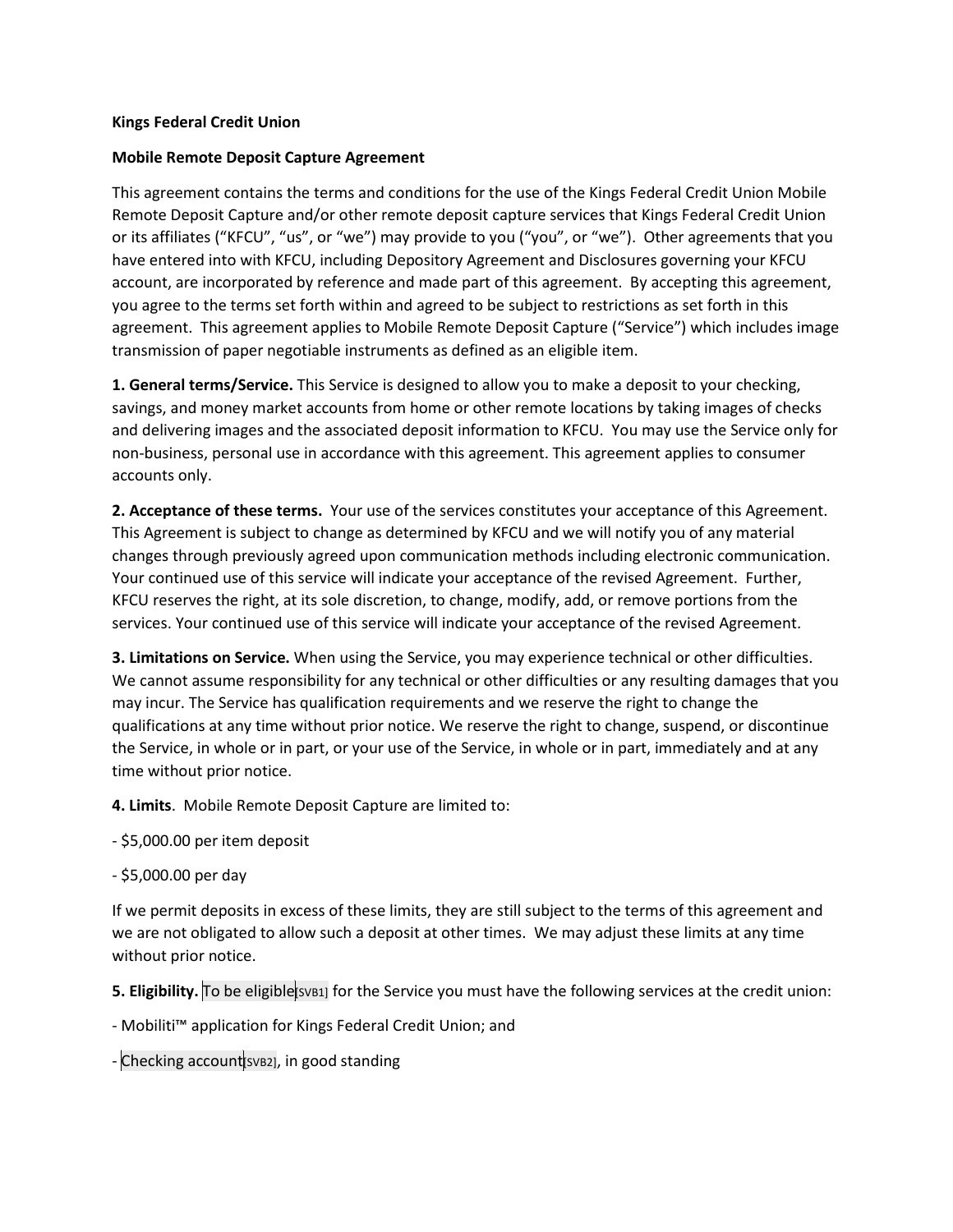Termination of these services or abuse/misuse of the Service product may result in the removal of mobile access by the credit union.

**6**. **Ineligible Accounts.** The credit union does not allow Mobile Remote Deposit Capture for the following account types[SVB3]:

- Business Accounts
- Any Retirement Accounts
- Share Certificates

**7. Eligible Items.** You agree to image and deposit only "checks" as that term is defined in Federal Reserve Regulation CC ("Reg CC"). You agree that the image of the check transmitted to KFCU shall be deemed an "item" within the meaning of Article 4 of the Uniform Commercial Code.

**8. Ineligible Items.** You agree that you will not use the Service to scan and deposit any checks or other items as shown below:

- Checks or items payable to any person or entity other than you.
- Checks or items payable to you and another party who is not a joint on the account.
- Checks payable to a business, organization, or estate.
- Third party checks (e.g., a check payable to someone else, endorsed and signed over to you)

- Checks that are incomplete (e.g., any item that does not contain the signature of the maker, endorsement signature(s), or other required information).

- Check or items containing obvious alteration to any of the field on the front of the check or item, or which you know or suspect, or should know or suspect, are fraudulent or otherwise not authorized by the owner of the account on which the check or item is drawn.

- Checks or items previously converted to a substitute check, as defined by Reg CC.
- Check or items drawn on a financial institution located outside the United States.
- Checks or items that are remotely created checks as defined in Reg CC.
- Checks or items not payable in United States Currency.
- Checks payable to "Cash", "Kings Federal Credit Union", or "KFCU".
- Starter or counter checks.
- Money orders, travelers checks or Amex gift cheques.
- Checks or items dated more than 6 months prior to the date of the deposit.
- Checks or items that are post-dated and deposited prior to the date on that item.
- Checks that have previously been returned unpaid for any reason.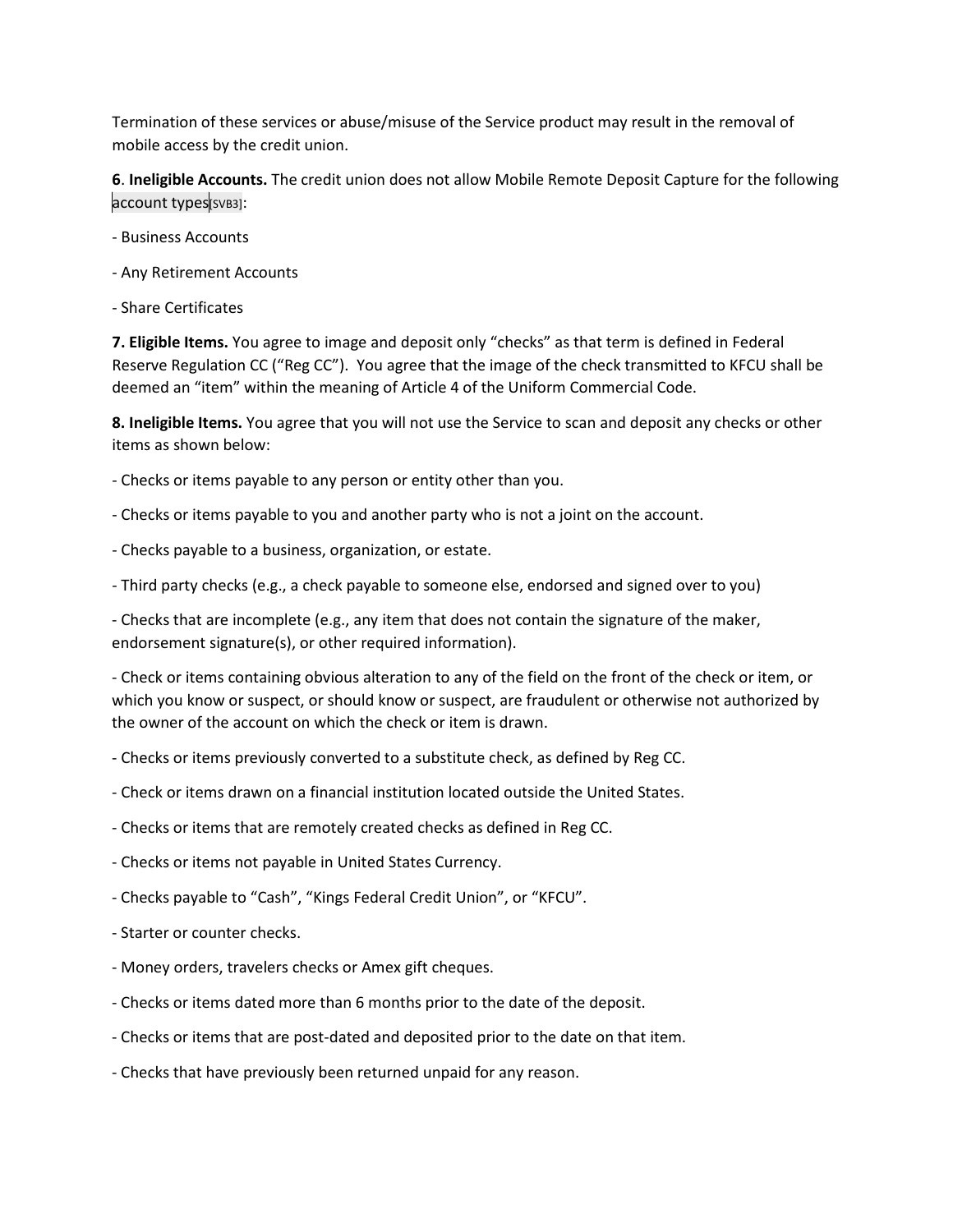- Checks prohibited by KFCU current procedures relating to the Services or which are otherwise deemed unacceptable, in KFCU's sole and absolute discretion.

**9. Image Submission.** The image submitted must be clear and legible, with the five items of negotiability, the payor and MICR lines on the check must also be legible to the credit union for processing. The image quality must meet the standards, as amended from time to time, established by the American National Standards Institute, the Board of Governors of the Federal Reserve, or any other regulatory agency, clearing house or association. Items not meeting specific standards as determined by system identification and or Credit Union standards are subject to rejection. If you have endorsed an item that has been rejected for submission through Service those items must be presented in person at one of our locations.

**10. Endorsements.** All checks submitted for deposit must be endorsed with the following restrictive endorsement: "For Mobile Deposit Only at KFCU" with your signature or as otherwise instructed by KFCU. The credit union will not accept third party checks through mobile deposit capture. All Endorsements must be in either blue or black ink as required for processing.

**11. Receipt of Deposit.** All images processed for deposit through Service will be treated as "deposits" under your current Account Agreement with us and will be subject to all terms of the Account Agreement.[SVB4] When we receive an image through the system, the system will notify you to of receipt of the image. Receipt of the image does not mean that the item contains no errors and may not be rejected. We reserve the right, at our sole and absolute discretion, to reject any image for deposit into your account. The manner in which the items are cleared, presented for payment, and collected shall be in KFCU's sole discretion subject to the Depository Agreement and Disclosures governing your account. You will be notified of all rejections. We are not responsible for images or items which we do not receive. Items that are received after 1:00 pm Pacific Time will be processed on the next business day.

**12. Retention of the Negotiable Instrument.** You should securely retain the original checks(s) (deposited items) for a period of no less than 60 days. You agree that you will never re-present the original check unless specifically requested by the credit union. In the event that an item cannot be read through the Service process, the credit union may request the payee to submit the paper item for processing. After the end of the retention period, the original items should be destroyed writing "VOID" on the front of the check and then destroying it by crosscut shredding.

**13. Errors.** Notify us at XXX-XXX-XXXX [SVB5] as soon as possible, if you believe your statement is incorrect, or if you need more information about a transaction listed on the statement. You agree to notify KFCU of any suspected errors regarding items deposited through the Service right away, and in no event later than 60 days after the applicable KFCU account statement. If you do not notify us within 60 days from the date your statement was sent to you, you may not be compensated for any loss.

**14. Risk of Loss.** In the event of a system failure or interruption, your data may be lost or destroyed. Any remote deposit that you initiated, were in the process of completing, or completed shortly before a system failure or interruption should be verified by you through means other than online to ensure the accuracy and completeness of such transaction(s). You assume the risk of loss of your data during any system failure or interruption and the responsibility to verify the accuracy and completeness of any remote deposit so affected.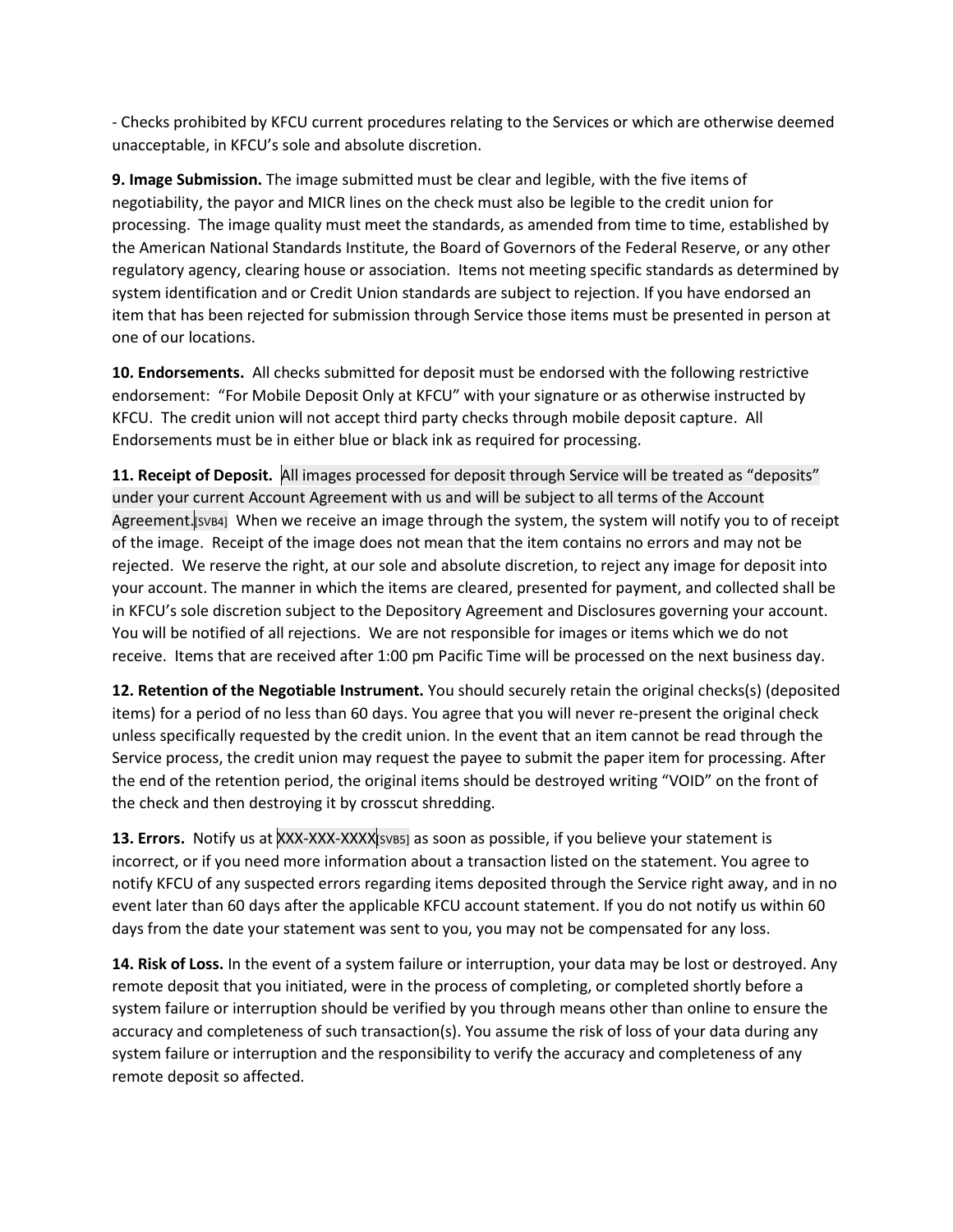**15. Hardware and Software.** In order to use the Service, you must obtain and maintain, at your expense, compatible hardware and software as specified by KFCU from time to time. See kingsfcu.com svB6] for current hardware and software specifications. KFCU is not responsible for any third party software you may need to use the Service. Any such software is accepted by you "as is" and is subject to the terms and conditions of the software agreement you enter into directly with the third party software provider at time of download and installation.

**16. Ownership & License.** You agree that KFCU retains all ownership and proprietary rights in the Service, associated content, technology, and website(s). Your use of the Service is subject to and conditioned upon your complete compliance with this Agreement. Without limiting the effect of the foregoing, any breach of this Agreement immediately terminates your right to use the Services. Without limiting the restriction of the foregoing, you may not use the Service (i) in any anti-competitive manner, (ii) for any purpose which would be contrary to KFCU's business interest, or (iii) to KFCU's actual or potential economic disadvantage in any aspect. You may use the Services only for non-business, personal use in accordance with this Agreement. You may not copy, reproduce, distribute or create derivative works from the content and agree not to reverse engineer or reverse compile any of the technology used to provide the Services.

**17. DISCLAIMER OF WARRANTIES**. YOU AGREE YOUR USE OF THE SERVICE AND ALL INFORMATION AND CONTENT (INCLUDING THAT OF THIRD PARTIES) IS AT YOUR RISK AND IS PROVIDED ON AN "AS IS" AND "AS AVAILABLE" BASIS. WE DISCLAIM ALL WARRANTIES OF ANY KIND AS TO THE USE OF THE SERVICES, WHETHER EXPRESS OR IMPLIED, INCLUDING, BUT NOT LIMITED TO THE IMPLIED WARRANTIES OF MERCHANTABILITY, FITNESS FOR A PARTICULAR PURPOSE AND NONINFRINGEMENT. WE MAKE NO WARRANTY THAT THE SERVICES

(i) WILL MEET YOUR REQUIREMENTS,

(ii) WILL BE UNINTERRUPTED, TIMELY, SECURE, OR ERROR-FREE,

(iii) THE RESULTS THAT MAY BE OBTAINED FROM THE SERVICE WILL BE ACCURATE OR RELIABLE,

(iv) ANY ERRORS IN THE SERVICES OR TECHNOLOGY WILL BE CORRECTED.

**18. LIMITATION OF LIABILITY.** YOU AGREE THAT WE WILL NOT BE LIABLE FOR ANY DIRECT, INDIRECT, INCIDENTAL, SPECIAL, CONSEQUENTIAL OR EXEMPLARY DAMAGES, INCLUDING, BUT NOT LIMITED TO DAMAGES FOR LOSS OF PROFITS, GOODWILL, USE, DATA OR OTHER LOSSES RESULTING FROM THE USE OR THE INABILITY TO USE THE SERVICE INCURRED BY YOU OR ANY THIRD PARTY ARISING FROM OR RELATED TO THE USE OF, INABILITY TO USE, OR THE TERMINATION OF THE USE OF THIS SERVICE, REGARDLESS OF THE FORM OF ACTION OR CLAIM (WHETHER CONTRACT, TORT, STRICT LIABILITY OR OTHERWISE), EVEN IF KFCU HAS BEEN INFORMED OF THE POSSIBILITY THEREOF.

**19. User warranties and indemnification**. You warrant to KFCU that:

a. You will only transmit eligible items that are properly endorsed.

b. Images will meet the image quality standards.

- c. You will not transmit duplicate items.
- d. You will not deposit or represent the original item.